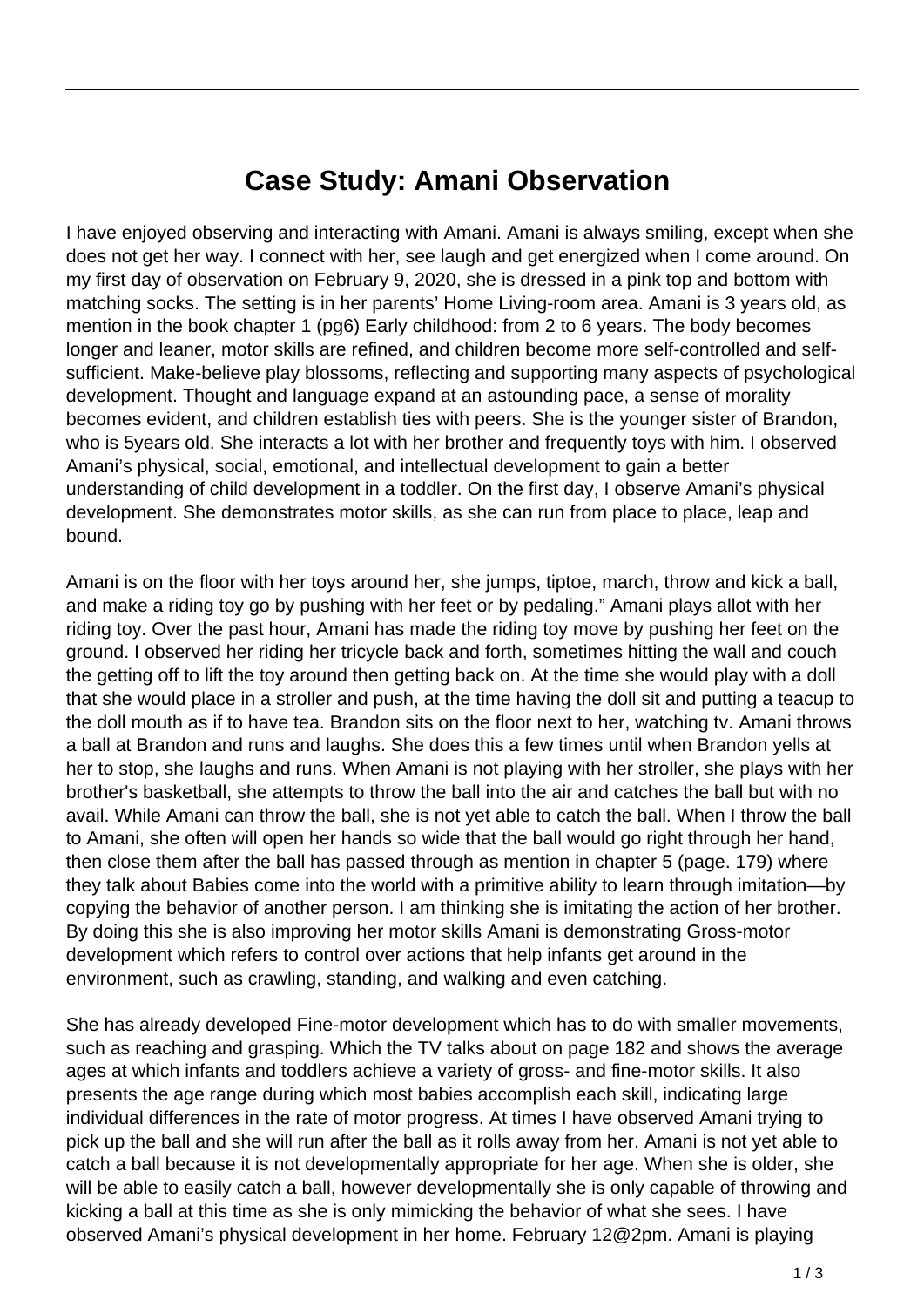inside, she has all of her toys on the floor, her mother brings her lunch, slice apple, hot dog and apple juice.

With the tray in front of her, she picks up the apple and moves it to the side, she also removes the hot dog from the bread. Holding it in one hand, she bites into it, then puts it down while humming to herself and moving her head side to side. Amani then picks up the sippy cup with both hands and place it in her mouth, going back and front of the sippy cup to the hot dog she places the sippy cup down and goes to her mother, showing her mother her hand, her mother wipes her hand and she returns to her lunch. Amani is still learning to talk so she does say many of her words or short and she says yes for everything. Amani like when I play peek-a-boo with her, places her hands over her eyes and repeats "peek-a-boo" while laughing. At times Amani would attempt to hold all of the toys in her hands. And each time she tries a toy would fall and she would try to pick it up and another would fall, she would attempt this a few times Then, she would carry the one left in her hand while looking back at the other on the ground. Since she tries to carry all of the toys at once, most of what she is carrying winds up on the floor. Based on my observations, Amani's physical development is appropriate for a toddler. Not only have I observed Amani's physical development, but also her social development. Social development is key for developing toddlers because "as their social awareness expands, they pick up cultural messages about who they are and how they should be. Based on the messages they receive from their sibling and parents and associates with whom she comes in contact, toddlers begin to form their identity. Since toddlers are just beginning to develop socially, they work very hard to understand social rules and get things right." While toddlers are learning what behaviors are socially acceptable, they are also figuring out who they are in the world. Social development includes a variety of behaviors that developing toddlers are likely to exhibit.

Amani does not go to daycare so I wonder if this may affect her social development? Engaging in group activities is important, playing with other children or imitating their behavior is a big part of social growth, Amani often plays alone. She does not engage in many group activities compared to the other children. While toddlers tend to "choose friends who share their interests and will play with them. Chapter 5 (p181)," when Amani brother tries to share toys with Amani she will yell, "mine!", "mine!" As evidenced above, toddlers become upset when others try to share their toys because they believe it is their toy. Her social development needs to develop such bonds with peers. In addition to physical and social development, I also observed Amani's emotional development. Amani can use words to express strong feelings and to induce what is not present. Amani has said, "Dada comes." She repeatedly will say "Dada comes" throughout the day, even hours before he will pick her up. She does not say the phrase as a question or an exclamation, just as a matter of fact. Perhaps by saying "Dada comes," she is expressing a strong feeling she is experiencing when she Dada is not with her. Or perhaps she is just looking forward to her picking her up. While I am unable to interpret what Amani feels when she says "Dada coming," I can get a better sense of her emotions when she plays with a doll.

I have observed Amani playing with a doll and she is very gentle; she holds the doll in her arms and will rock and pat the doll. While I have observed Amani's kindness by the way she handles a doll, I have also witnessed Amani burst into tears. Toddlers are capable of expressing empathy and kindness and "at other times, fatigue, anxiety, or other distress overwhelms them, and they burst into tears or full-blown tantrums. Amani's brother playing with her, he took a toy that Amani had had in her hand Amani burst into tears. She began yelling "no! No! No! She was shaking her head back and forth and her facial expression appeared to be pure anger. I Saw in my observations; Amani experiences a variety of emotions; her emotional development is